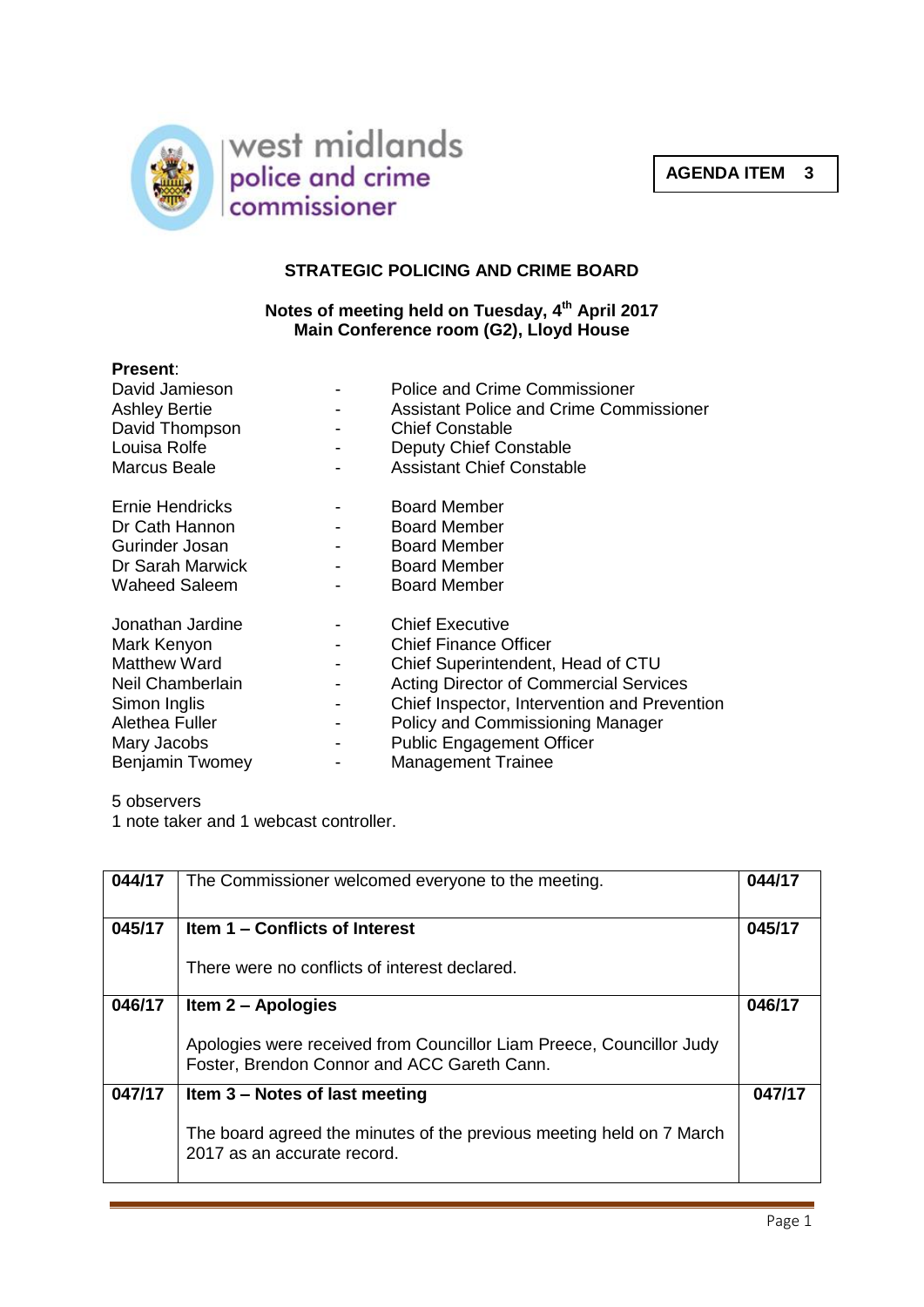|        | <b>Outstanding items from previous meetings</b>                                                                                                                                                                                                                                                                                                                                                                                                                      |        |
|--------|----------------------------------------------------------------------------------------------------------------------------------------------------------------------------------------------------------------------------------------------------------------------------------------------------------------------------------------------------------------------------------------------------------------------------------------------------------------------|--------|
|        | Recommendations made from the Dip Sampling of Completed<br>Complaint Files Report presented at the last Board meeting had been<br>picked up by Andrea Gabbitas and will be included in the next session<br>with Board members.                                                                                                                                                                                                                                       |        |
|        | The Commissioner provided an update on item 10 which made<br>reference to plans for a cadet scheme. He had recently visited<br>Staffordshire Police to see their cadet scheme and was impressed with<br>the work being done. The scheme consisted of 175 cadets with plans in<br>place to expand their numbers further. He was grateful to Staffordshire<br>for allowing him the opportunity to see the interesting and valuable work<br>they were doing.            |        |
| 048/17 | Item 4 - Acceptance of Petitions                                                                                                                                                                                                                                                                                                                                                                                                                                     | 048/17 |
|        | There were no petitions received.                                                                                                                                                                                                                                                                                                                                                                                                                                    |        |
| 049/17 | <b>Item 5 - Public Questions</b>                                                                                                                                                                                                                                                                                                                                                                                                                                     | 049/17 |
|        | There were no questions from members of the public.                                                                                                                                                                                                                                                                                                                                                                                                                  |        |
| 050/17 | Item 6 - Questions from the Board on matters not on the agenda                                                                                                                                                                                                                                                                                                                                                                                                       | 050/17 |
|        | 1. In the light of recent events, will the Chief Constable outline the work<br>West Midlands Police is doing to keep the people of the West Midlands<br>safe from terrorism?                                                                                                                                                                                                                                                                                         |        |
|        | (Asked by PCC David Jamieson)                                                                                                                                                                                                                                                                                                                                                                                                                                        |        |
|        | Marcus Beale addressed the question supported by the Chief<br>Constable and highlighted the following:                                                                                                                                                                                                                                                                                                                                                               |        |
|        | There was praise for the Metropolitan Police in the way they had<br>responded and handled the recent Westminster terror attack.<br>Work would be done nationally through the Security and Review<br>Committee to pick up after events, providing security advice to<br>all Forces.<br>There had been an increase in visible patrols especially in<br>crowded areas since the attack.<br>The current threat level for the UK remained at severe and this<br>$\bullet$ |        |
|        | had not changed as a result of the recent terror attack.<br>The Force continue to consider other terrorist threats including<br>those from Northern Ireland, extreme right wing, animal rights<br>and environmental protests as some examples, ensuring that                                                                                                                                                                                                         |        |
|        | there were robust plans in place to deal with them.<br>The Force uses the Government's Counter-terrorism strategy<br>$\bullet$<br>specifically the four P's - Pursue, Prevent, Protect and Prepare<br>to work towards addressing terrorism.                                                                                                                                                                                                                          |        |
|        | ❖ Prevent – led by the Local Authority but with Force<br>involvement, contact officers are used to help assist and<br>liaise with families of terror suspects. The Force had                                                                                                                                                                                                                                                                                         |        |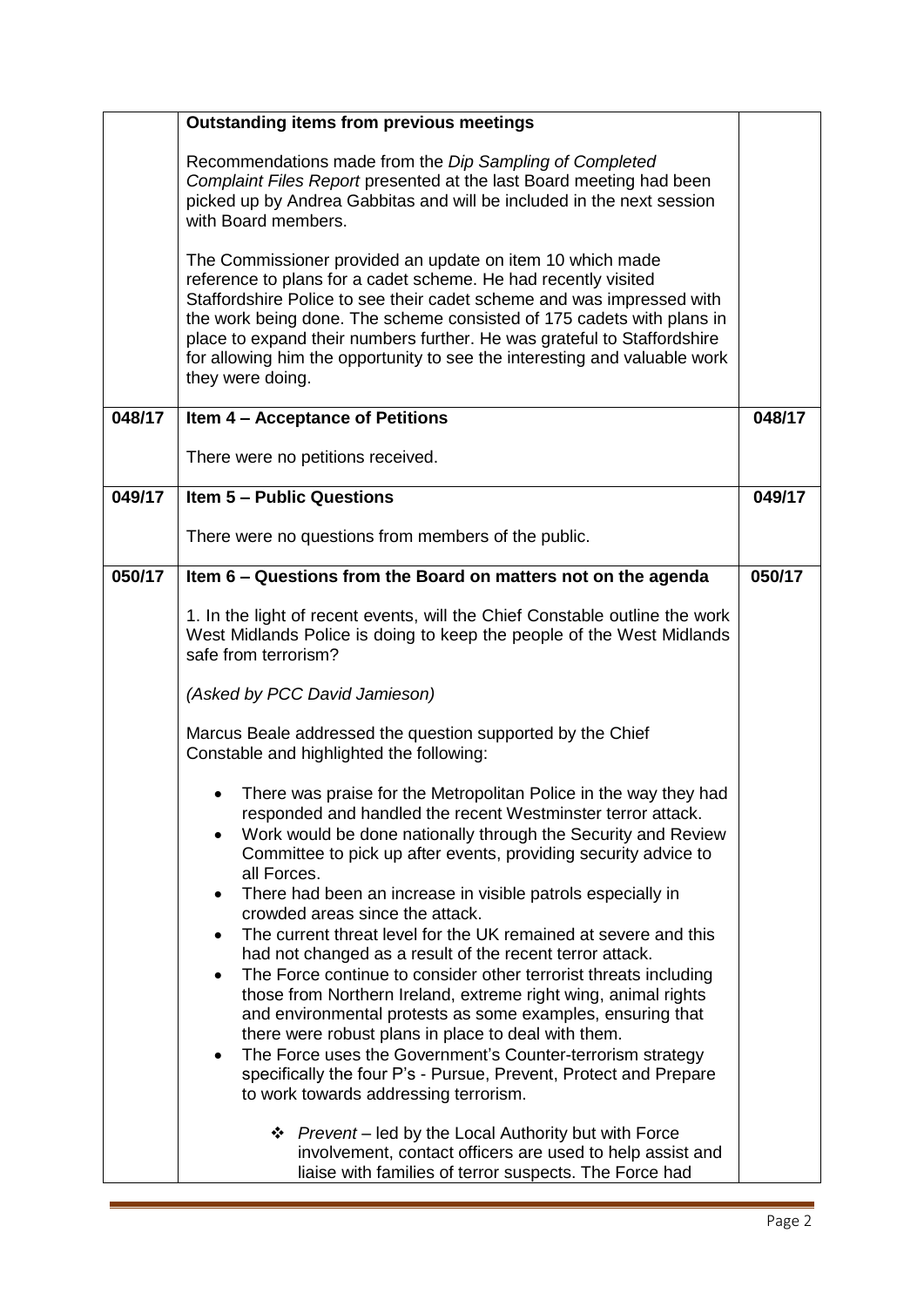| noticed they were increasingly getting more involved with<br>Local Authorities around Safeguarding. Prevent case<br>management deal with referrals and is the formal<br>approach which looks to understand the risks posed.<br>Community engagement and community resilience<br>building also play an important part in prevent work.                                                                                                                                                   |  |
|-----------------------------------------------------------------------------------------------------------------------------------------------------------------------------------------------------------------------------------------------------------------------------------------------------------------------------------------------------------------------------------------------------------------------------------------------------------------------------------------|--|
| ❖ Protect – working together with local authorities to put in<br>place protective measures like concrete bollards at<br>public events. Also continue working with Birmingham<br>Airport and transport hubs.                                                                                                                                                                                                                                                                             |  |
| $\div$ Prepare – the Force carried out exercises that tested the<br>approach and response taken following a terror attack.<br>An example was a recent exercise carried out at the<br>Merry Hill Shopping centre which involved agencies like<br>the Armed Forces and Emergency services including<br>Fire and Ambulance.                                                                                                                                                                |  |
| There were good relationships with partners including Local<br>Authorities, Emergency Services, Armed Forces, Business<br>communities and CTU regions.                                                                                                                                                                                                                                                                                                                                  |  |
| The Chief Constable concluded that no community needed to apologise<br>for the recent terror attack. The Force had been busy in light of the<br>attack and that it was important that communities/individuals trust them<br>and come forward with any information that may help assist.                                                                                                                                                                                                 |  |
| The Commissioner wanted to put on record how outstanding Mark<br>Rowley, Acting Deputy Commissioner for the Metropolitan Police had<br>been and the work done since the attack. He also thanked the Chief<br>Constable, Marcus Beale and staff for helping to keep members of the<br>public safe.                                                                                                                                                                                       |  |
| The Commissioner read out a statement he had prepared following a<br>recent visit to a Birmingham Mosque. Due to a planned English<br>Defence League (EDL) demonstration, the Commissioner proposed and<br>encouraged people to attend an English Tea Party which would be held<br>at a mosque on the same day. It would be a community event that<br>would show unity in the face of hatred and would be a place where<br>people could share common values, with people of all faiths. |  |
| 2. Would the Chief Constable provide the following information about<br>road safety around schools:                                                                                                                                                                                                                                                                                                                                                                                     |  |
| a) What is the approach of WMP?<br>b) What is the quantity and nature of incidents that have been<br>reported to WMP and what action was taken?<br>c) What assessment he has made of the impact of PCSOs/<br>Officers being deployed at school opening and closing times?                                                                                                                                                                                                               |  |
| (Asked by Dr Sarah Marwick)                                                                                                                                                                                                                                                                                                                                                                                                                                                             |  |
| The Chief Constable responded with the following points:                                                                                                                                                                                                                                                                                                                                                                                                                                |  |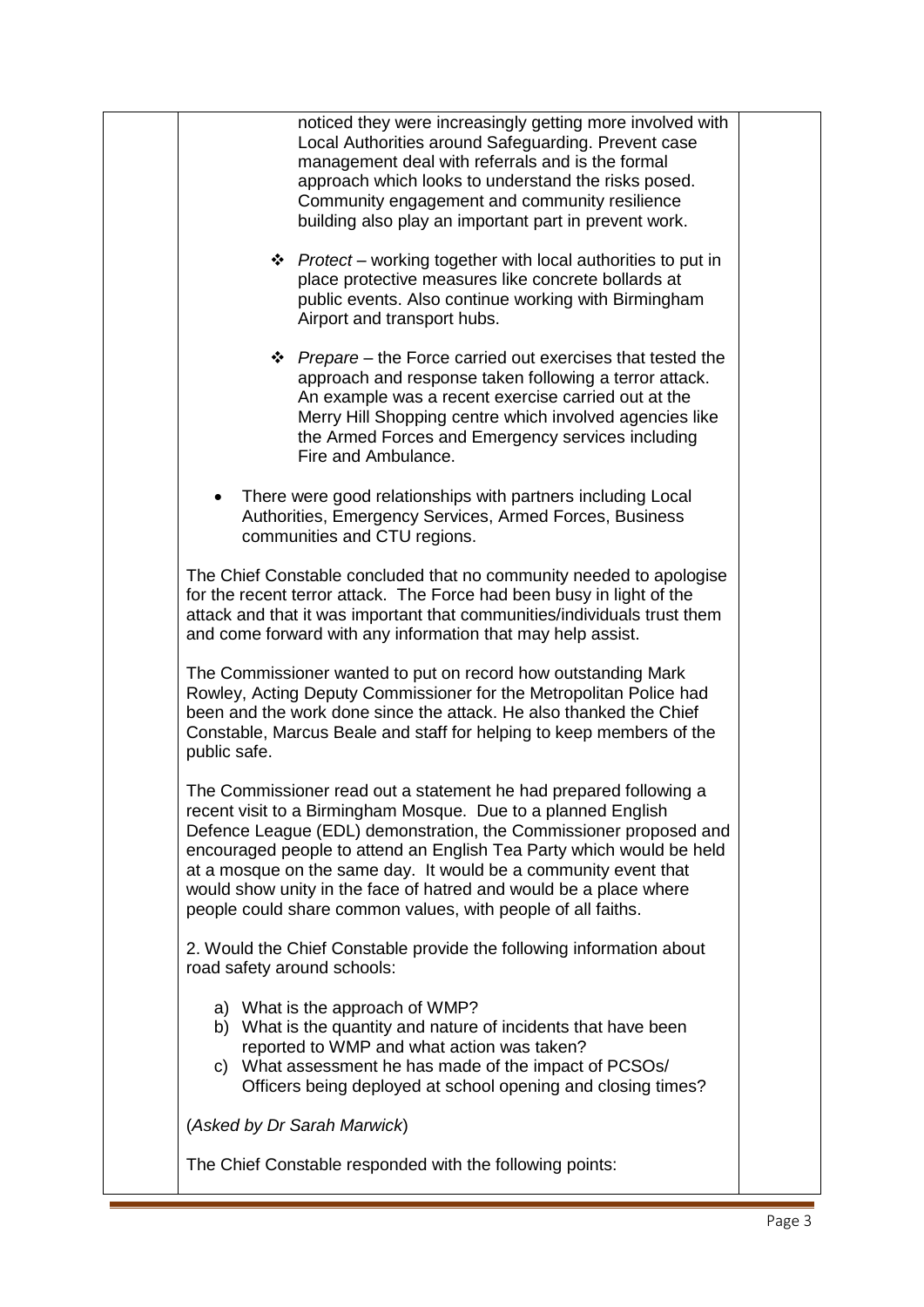|        | Schools have an important role and responsibility.<br>$\bullet$                                                                             |                     |
|--------|---------------------------------------------------------------------------------------------------------------------------------------------|---------------------|
|        | Local Authorities have a statutory obligation in road safety and                                                                            |                     |
|        | prevention.                                                                                                                                 |                     |
|        | The Force look at the risk of deaths and serious accidents;<br>$\bullet$                                                                    |                     |
|        | monitoring where accidents take place and direct enforcement<br>activities.                                                                 |                     |
|        | The Force does preventative work with communities involving<br>$\bullet$                                                                    |                     |
|        | schools and neighbourhoods carrying out speed watch activities                                                                              |                     |
|        | in response to local residents' concerns.                                                                                                   |                     |
|        | The Force carry out activities to tackle inconsiderate parking.<br>$\bullet$                                                                |                     |
|        | The Chief Constable concluded that although there may be some                                                                               |                     |
|        | element of risk outside schools because of parking, generally the                                                                           |                     |
|        | environment around schools was considered relatively safe and that it                                                                       |                     |
|        | was not an area which saw a high proportion of death or seriously                                                                           |                     |
|        | injured cases. It was hoped that schools and their communities create a                                                                     |                     |
|        | more sustainable partnership to prevent these issues.                                                                                       |                     |
|        | Board member Ernie Hendricks mentioned a successful project he had                                                                          |                     |
|        | been aware of called 'parking enforcement scheme' which involved                                                                            |                     |
|        | either a Police Officer/PCSO and an officer from a Local Authority's<br>enforcement team who would stand outside a school affected by       |                     |
|        | inconsiderate parking on a rotation basis. It had been noted that due to                                                                    |                     |
|        | their presence, there had been a marked difference to the way people                                                                        |                     |
|        | parked. It was suggested that if something similar could be co-                                                                             |                     |
|        | ordinated and replicated across other areas it could be a possible                                                                          |                     |
|        | solution. The Commissioner also added that he had responded to a                                                                            |                     |
|        | consultation recently that Birmingham City Council was conducting into                                                                      |                     |
|        | 20 mph zones. One suggestion he had put forward was whether the 20<br>mph zone could be applied at only certain times of the day instead of |                     |
|        | throughout the day outside schools i.e. travelling to and from school.                                                                      |                     |
| 051/17 | Item 7 - Performance Report: Standing Up for Young People                                                                                   | $\overline{051}/17$ |
|        |                                                                                                                                             |                     |
|        | Alethea Fuller supported by Mary Jacobs presented the first part of this                                                                    |                     |
|        | two-part report. The following points were made:                                                                                            |                     |
|        | A youth strategy would be brought to the Board shortly. Youth<br>$\bullet$                                                                  |                     |
|        | Commissioners and the Force would be working on a campaign                                                                                  |                     |
|        | around Cyber-Crime, after it had been raised by Youth                                                                                       |                     |
|        | Commissioners on a number of occasions.                                                                                                     |                     |
|        | Work would be done on the election process for Youth<br>$\bullet$<br>Commissioners, making sure all Youth Commissioners were                |                     |
|        | elected by their peers. In addition, work would also be done to                                                                             |                     |
|        | raise the profile of Youth Commissioners.                                                                                                   |                     |
|        | Youth Commissioners would need to be re-aligned with the new<br>$\bullet$                                                                   |                     |
|        | Neighbourhood Policing Units (NPUs) structure that had been                                                                                 |                     |
|        | introduced recently.                                                                                                                        |                     |
|        | Following questions from the Board the following matters were                                                                               |                     |
|        | discussed:                                                                                                                                  |                     |
|        |                                                                                                                                             |                     |
|        | The good work Youth Commissioners undertake was<br>$\bullet$                                                                                |                     |
|        | recognised by the Commissioner and the Youth Commission but                                                                                 |                     |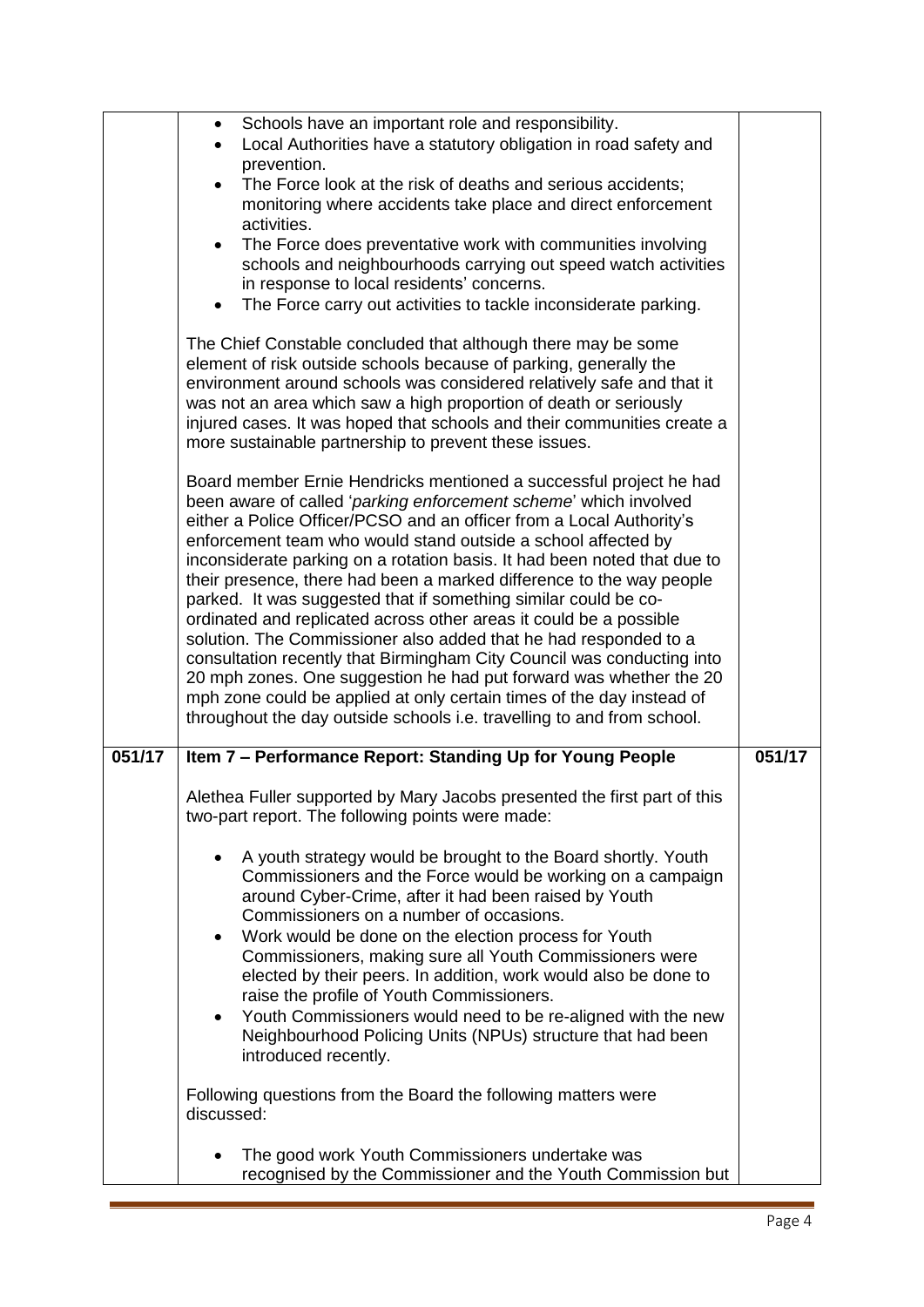| Commissioners. This was noted and would be looked at.<br>Were there opportunities for Youth Commissioners and the<br>Board to link in more and work together on certain topics, for<br>example, cyber-crime.<br>APCC Ashley Bertie wanted to put on record his thanks to Alethea and<br>Mary for the work they had done around Youth Commissioners. He said<br>Youth Commissioners are very affective on a number of issues, for<br>example the work being undertaken to introduce the Cadet Scheme.<br>One Youth Commissioner in particular helped to drive and deliver the<br>scheme in line with the Police and Crime Plan.<br>Board member Waheed Saleem took the opportunity to thank the<br>Commissioner for setting up the Youth Commission. He felt that when<br>young people were given the opportunity to participate, fantastic work<br>could be achieved.<br>Part two of the report was then presented by Matthew Ward and<br>highlighted the following points:<br>The strategy expanded the definition of a young person as an<br>$\bullet$<br>18-24 year old.<br>Clear ambitions had been set out to treat children first and<br>$\bullet$<br>foremost as children and see them as victims first and offenders<br>secondly. Listening to them and involving them in decision<br>making.<br>It was acknowledged that there were opportunities to build trust<br>and confidence.<br>"Sexting" and "cyber bullying" were identified as causes of harm<br>$\bullet$<br>for young people.<br>The Fire Service helped in partnership working but that there<br>$\bullet$<br>was a challenge around specialist teams due to financial cuts.<br>The Board then discussed the following points:<br>There was concern around secure accommodation for children<br>with some cases involving children remaining in police custody<br>because of a lack of provisions in place, something that was<br>also highlighted in a recent HMIC report. The Force responded<br>by saying that they raised this issue with the Local Authority<br>Children's Services when this occurred.<br>The Chief Constable took the opportunity to thank Matthew Ward for the<br>work done. He continued by saying that over the next year outcomes<br>would be looked at. He emphasised that although the Force was<br>shrinking it was important to make sure work continued.<br>$\overline{052/17}$<br>Item 8 - Economic Development Strategy<br>Chief Finance Officer Mark Kenyon presented the report to the Board<br>and highlighted the following points: | • A healthy economy drives down crime and it would be up to the |        |
|-------------------------------------------------------------------------------------------------------------------------------------------------------------------------------------------------------------------------------------------------------------------------------------------------------------------------------------------------------------------------------------------------------------------------------------------------------------------------------------------------------------------------------------------------------------------------------------------------------------------------------------------------------------------------------------------------------------------------------------------------------------------------------------------------------------------------------------------------------------------------------------------------------------------------------------------------------------------------------------------------------------------------------------------------------------------------------------------------------------------------------------------------------------------------------------------------------------------------------------------------------------------------------------------------------------------------------------------------------------------------------------------------------------------------------------------------------------------------------------------------------------------------------------------------------------------------------------------------------------------------------------------------------------------------------------------------------------------------------------------------------------------------------------------------------------------------------------------------------------------------------------------------------------------------------------------------------------------------------------------------------------------------------------------------------------------------------------------------------------------------------------------------------------------------------------------------------------------------------------------------------------------------------------------------------------------------------------------------------------------------------------------------------------------------------------------------------------------------------------------------------------------------------------------------|-----------------------------------------------------------------|--------|
|                                                                                                                                                                                                                                                                                                                                                                                                                                                                                                                                                                                                                                                                                                                                                                                                                                                                                                                                                                                                                                                                                                                                                                                                                                                                                                                                                                                                                                                                                                                                                                                                                                                                                                                                                                                                                                                                                                                                                                                                                                                                                                                                                                                                                                                                                                                                                                                                                                                                                                                                                 |                                                                 |        |
|                                                                                                                                                                                                                                                                                                                                                                                                                                                                                                                                                                                                                                                                                                                                                                                                                                                                                                                                                                                                                                                                                                                                                                                                                                                                                                                                                                                                                                                                                                                                                                                                                                                                                                                                                                                                                                                                                                                                                                                                                                                                                                                                                                                                                                                                                                                                                                                                                                                                                                                                                 |                                                                 | 052/17 |
|                                                                                                                                                                                                                                                                                                                                                                                                                                                                                                                                                                                                                                                                                                                                                                                                                                                                                                                                                                                                                                                                                                                                                                                                                                                                                                                                                                                                                                                                                                                                                                                                                                                                                                                                                                                                                                                                                                                                                                                                                                                                                                                                                                                                                                                                                                                                                                                                                                                                                                                                                 |                                                                 |        |
|                                                                                                                                                                                                                                                                                                                                                                                                                                                                                                                                                                                                                                                                                                                                                                                                                                                                                                                                                                                                                                                                                                                                                                                                                                                                                                                                                                                                                                                                                                                                                                                                                                                                                                                                                                                                                                                                                                                                                                                                                                                                                                                                                                                                                                                                                                                                                                                                                                                                                                                                                 |                                                                 |        |
|                                                                                                                                                                                                                                                                                                                                                                                                                                                                                                                                                                                                                                                                                                                                                                                                                                                                                                                                                                                                                                                                                                                                                                                                                                                                                                                                                                                                                                                                                                                                                                                                                                                                                                                                                                                                                                                                                                                                                                                                                                                                                                                                                                                                                                                                                                                                                                                                                                                                                                                                                 |                                                                 |        |
|                                                                                                                                                                                                                                                                                                                                                                                                                                                                                                                                                                                                                                                                                                                                                                                                                                                                                                                                                                                                                                                                                                                                                                                                                                                                                                                                                                                                                                                                                                                                                                                                                                                                                                                                                                                                                                                                                                                                                                                                                                                                                                                                                                                                                                                                                                                                                                                                                                                                                                                                                 |                                                                 |        |
|                                                                                                                                                                                                                                                                                                                                                                                                                                                                                                                                                                                                                                                                                                                                                                                                                                                                                                                                                                                                                                                                                                                                                                                                                                                                                                                                                                                                                                                                                                                                                                                                                                                                                                                                                                                                                                                                                                                                                                                                                                                                                                                                                                                                                                                                                                                                                                                                                                                                                                                                                 |                                                                 |        |
|                                                                                                                                                                                                                                                                                                                                                                                                                                                                                                                                                                                                                                                                                                                                                                                                                                                                                                                                                                                                                                                                                                                                                                                                                                                                                                                                                                                                                                                                                                                                                                                                                                                                                                                                                                                                                                                                                                                                                                                                                                                                                                                                                                                                                                                                                                                                                                                                                                                                                                                                                 |                                                                 |        |
|                                                                                                                                                                                                                                                                                                                                                                                                                                                                                                                                                                                                                                                                                                                                                                                                                                                                                                                                                                                                                                                                                                                                                                                                                                                                                                                                                                                                                                                                                                                                                                                                                                                                                                                                                                                                                                                                                                                                                                                                                                                                                                                                                                                                                                                                                                                                                                                                                                                                                                                                                 |                                                                 |        |
|                                                                                                                                                                                                                                                                                                                                                                                                                                                                                                                                                                                                                                                                                                                                                                                                                                                                                                                                                                                                                                                                                                                                                                                                                                                                                                                                                                                                                                                                                                                                                                                                                                                                                                                                                                                                                                                                                                                                                                                                                                                                                                                                                                                                                                                                                                                                                                                                                                                                                                                                                 |                                                                 |        |
|                                                                                                                                                                                                                                                                                                                                                                                                                                                                                                                                                                                                                                                                                                                                                                                                                                                                                                                                                                                                                                                                                                                                                                                                                                                                                                                                                                                                                                                                                                                                                                                                                                                                                                                                                                                                                                                                                                                                                                                                                                                                                                                                                                                                                                                                                                                                                                                                                                                                                                                                                 |                                                                 |        |
|                                                                                                                                                                                                                                                                                                                                                                                                                                                                                                                                                                                                                                                                                                                                                                                                                                                                                                                                                                                                                                                                                                                                                                                                                                                                                                                                                                                                                                                                                                                                                                                                                                                                                                                                                                                                                                                                                                                                                                                                                                                                                                                                                                                                                                                                                                                                                                                                                                                                                                                                                 |                                                                 |        |
|                                                                                                                                                                                                                                                                                                                                                                                                                                                                                                                                                                                                                                                                                                                                                                                                                                                                                                                                                                                                                                                                                                                                                                                                                                                                                                                                                                                                                                                                                                                                                                                                                                                                                                                                                                                                                                                                                                                                                                                                                                                                                                                                                                                                                                                                                                                                                                                                                                                                                                                                                 |                                                                 |        |
|                                                                                                                                                                                                                                                                                                                                                                                                                                                                                                                                                                                                                                                                                                                                                                                                                                                                                                                                                                                                                                                                                                                                                                                                                                                                                                                                                                                                                                                                                                                                                                                                                                                                                                                                                                                                                                                                                                                                                                                                                                                                                                                                                                                                                                                                                                                                                                                                                                                                                                                                                 |                                                                 |        |
|                                                                                                                                                                                                                                                                                                                                                                                                                                                                                                                                                                                                                                                                                                                                                                                                                                                                                                                                                                                                                                                                                                                                                                                                                                                                                                                                                                                                                                                                                                                                                                                                                                                                                                                                                                                                                                                                                                                                                                                                                                                                                                                                                                                                                                                                                                                                                                                                                                                                                                                                                 |                                                                 |        |
|                                                                                                                                                                                                                                                                                                                                                                                                                                                                                                                                                                                                                                                                                                                                                                                                                                                                                                                                                                                                                                                                                                                                                                                                                                                                                                                                                                                                                                                                                                                                                                                                                                                                                                                                                                                                                                                                                                                                                                                                                                                                                                                                                                                                                                                                                                                                                                                                                                                                                                                                                 |                                                                 |        |
|                                                                                                                                                                                                                                                                                                                                                                                                                                                                                                                                                                                                                                                                                                                                                                                                                                                                                                                                                                                                                                                                                                                                                                                                                                                                                                                                                                                                                                                                                                                                                                                                                                                                                                                                                                                                                                                                                                                                                                                                                                                                                                                                                                                                                                                                                                                                                                                                                                                                                                                                                 |                                                                 |        |
|                                                                                                                                                                                                                                                                                                                                                                                                                                                                                                                                                                                                                                                                                                                                                                                                                                                                                                                                                                                                                                                                                                                                                                                                                                                                                                                                                                                                                                                                                                                                                                                                                                                                                                                                                                                                                                                                                                                                                                                                                                                                                                                                                                                                                                                                                                                                                                                                                                                                                                                                                 |                                                                 |        |
|                                                                                                                                                                                                                                                                                                                                                                                                                                                                                                                                                                                                                                                                                                                                                                                                                                                                                                                                                                                                                                                                                                                                                                                                                                                                                                                                                                                                                                                                                                                                                                                                                                                                                                                                                                                                                                                                                                                                                                                                                                                                                                                                                                                                                                                                                                                                                                                                                                                                                                                                                 |                                                                 |        |
|                                                                                                                                                                                                                                                                                                                                                                                                                                                                                                                                                                                                                                                                                                                                                                                                                                                                                                                                                                                                                                                                                                                                                                                                                                                                                                                                                                                                                                                                                                                                                                                                                                                                                                                                                                                                                                                                                                                                                                                                                                                                                                                                                                                                                                                                                                                                                                                                                                                                                                                                                 |                                                                 |        |
|                                                                                                                                                                                                                                                                                                                                                                                                                                                                                                                                                                                                                                                                                                                                                                                                                                                                                                                                                                                                                                                                                                                                                                                                                                                                                                                                                                                                                                                                                                                                                                                                                                                                                                                                                                                                                                                                                                                                                                                                                                                                                                                                                                                                                                                                                                                                                                                                                                                                                                                                                 |                                                                 |        |
|                                                                                                                                                                                                                                                                                                                                                                                                                                                                                                                                                                                                                                                                                                                                                                                                                                                                                                                                                                                                                                                                                                                                                                                                                                                                                                                                                                                                                                                                                                                                                                                                                                                                                                                                                                                                                                                                                                                                                                                                                                                                                                                                                                                                                                                                                                                                                                                                                                                                                                                                                 |                                                                 |        |
|                                                                                                                                                                                                                                                                                                                                                                                                                                                                                                                                                                                                                                                                                                                                                                                                                                                                                                                                                                                                                                                                                                                                                                                                                                                                                                                                                                                                                                                                                                                                                                                                                                                                                                                                                                                                                                                                                                                                                                                                                                                                                                                                                                                                                                                                                                                                                                                                                                                                                                                                                 |                                                                 |        |
|                                                                                                                                                                                                                                                                                                                                                                                                                                                                                                                                                                                                                                                                                                                                                                                                                                                                                                                                                                                                                                                                                                                                                                                                                                                                                                                                                                                                                                                                                                                                                                                                                                                                                                                                                                                                                                                                                                                                                                                                                                                                                                                                                                                                                                                                                                                                                                                                                                                                                                                                                 |                                                                 |        |
|                                                                                                                                                                                                                                                                                                                                                                                                                                                                                                                                                                                                                                                                                                                                                                                                                                                                                                                                                                                                                                                                                                                                                                                                                                                                                                                                                                                                                                                                                                                                                                                                                                                                                                                                                                                                                                                                                                                                                                                                                                                                                                                                                                                                                                                                                                                                                                                                                                                                                                                                                 |                                                                 |        |
|                                                                                                                                                                                                                                                                                                                                                                                                                                                                                                                                                                                                                                                                                                                                                                                                                                                                                                                                                                                                                                                                                                                                                                                                                                                                                                                                                                                                                                                                                                                                                                                                                                                                                                                                                                                                                                                                                                                                                                                                                                                                                                                                                                                                                                                                                                                                                                                                                                                                                                                                                 |                                                                 |        |
| it was thought that perhaps an accreditation scheme could be<br>introduced which would recognise the work of Youth                                                                                                                                                                                                                                                                                                                                                                                                                                                                                                                                                                                                                                                                                                                                                                                                                                                                                                                                                                                                                                                                                                                                                                                                                                                                                                                                                                                                                                                                                                                                                                                                                                                                                                                                                                                                                                                                                                                                                                                                                                                                                                                                                                                                                                                                                                                                                                                                                              |                                                                 |        |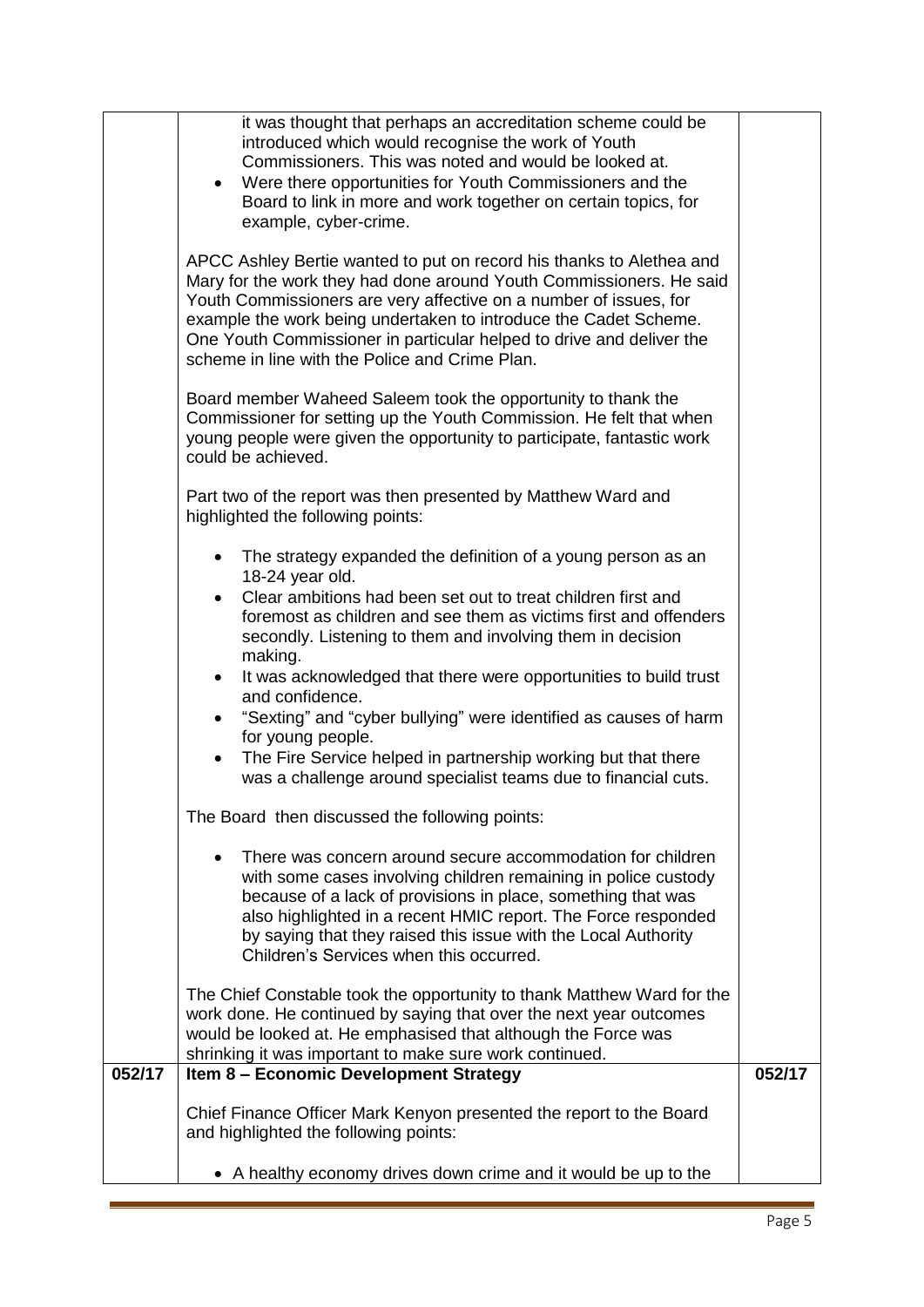|        | Combined Authority, the newly elected Mayor and the<br>Commissioner to work together to encourage and work towards<br>driving economic development forward.<br>• The strategy is set out in the Police and Crime Plan and is broken<br>down into five overarching strategic aims.<br>The Board noted the report and discussed the following points:<br>There was interest as to where in the Force apprenticeships<br>$\bullet$<br>would be placed. The Force responded by saying that they were<br>looking at specific professional areas including sharing a<br>management trainee style apprentice who could work across<br>different areas. There were opportunities in Shared Services that<br>could accommodate this. A policy would be put in place to<br>introduce apprenticeships. There was also a discussion around a<br>police officer apprenticeship scheme.<br>The Commissioner stated that work done on roads and transport<br>systems would help towards a healthy economy. He also commented<br>on the importance of apprenticeships and encouraged. The recent<br>refurbishment of Lloyd House was an example whereby within the<br>contract with the building contractor, it stipulated that a percentage of<br>apprenticeships would be used and sourcing of building material was<br>done locally.<br>Action: Board to receive future performance reports on the<br>delivery of the plan. |        |
|--------|----------------------------------------------------------------------------------------------------------------------------------------------------------------------------------------------------------------------------------------------------------------------------------------------------------------------------------------------------------------------------------------------------------------------------------------------------------------------------------------------------------------------------------------------------------------------------------------------------------------------------------------------------------------------------------------------------------------------------------------------------------------------------------------------------------------------------------------------------------------------------------------------------------------------------------------------------------------------------------------------------------------------------------------------------------------------------------------------------------------------------------------------------------------------------------------------------------------------------------------------------------------------------------------------------------------------------------------------------------------------------------------------------------------|--------|
| 053/17 | Item 9 - West Midlands Violence Prevention Alliance                                                                                                                                                                                                                                                                                                                                                                                                                                                                                                                                                                                                                                                                                                                                                                                                                                                                                                                                                                                                                                                                                                                                                                                                                                                                                                                                                            | 053/17 |
|        | The report was presented by Simon Inglis with the following points<br>highlighted:                                                                                                                                                                                                                                                                                                                                                                                                                                                                                                                                                                                                                                                                                                                                                                                                                                                                                                                                                                                                                                                                                                                                                                                                                                                                                                                             |        |
|        | • Keele University were to look at the work that had been done so<br>far.                                                                                                                                                                                                                                                                                                                                                                                                                                                                                                                                                                                                                                                                                                                                                                                                                                                                                                                                                                                                                                                                                                                                                                                                                                                                                                                                      |        |
|        | • A restorative approach had been adopted by schools in relation to<br>violence, looking at the right way to behave in school.<br>• Mentors within schools were learning leadership skills which they<br>would not get through the usual school curriculum.<br>• Injury surveillance programme - this was a more complex and<br>challenging programme that sought to take data from hospitals<br>and ambulances joining them together with Public Health<br>England. It would then be provided to Community Safety<br>Partnerships so it could inform Community Safety Partnerships<br>Violence Prevention Strategies.<br>• The Force's Communications department and the<br>Commissioner's office were to do more work with the Violence<br>Prevention Alliance (VPA).                                                                                                                                                                                                                                                                                                                                                                                                                                                                                                                                                                                                                                        |        |
|        | The Board considered the report and discussed the following:                                                                                                                                                                                                                                                                                                                                                                                                                                                                                                                                                                                                                                                                                                                                                                                                                                                                                                                                                                                                                                                                                                                                                                                                                                                                                                                                                   |        |
|        | There was acknowledgement that some hospitals were not<br>providing the relevant data needed and that work was being done<br>to address this.                                                                                                                                                                                                                                                                                                                                                                                                                                                                                                                                                                                                                                                                                                                                                                                                                                                                                                                                                                                                                                                                                                                                                                                                                                                                  |        |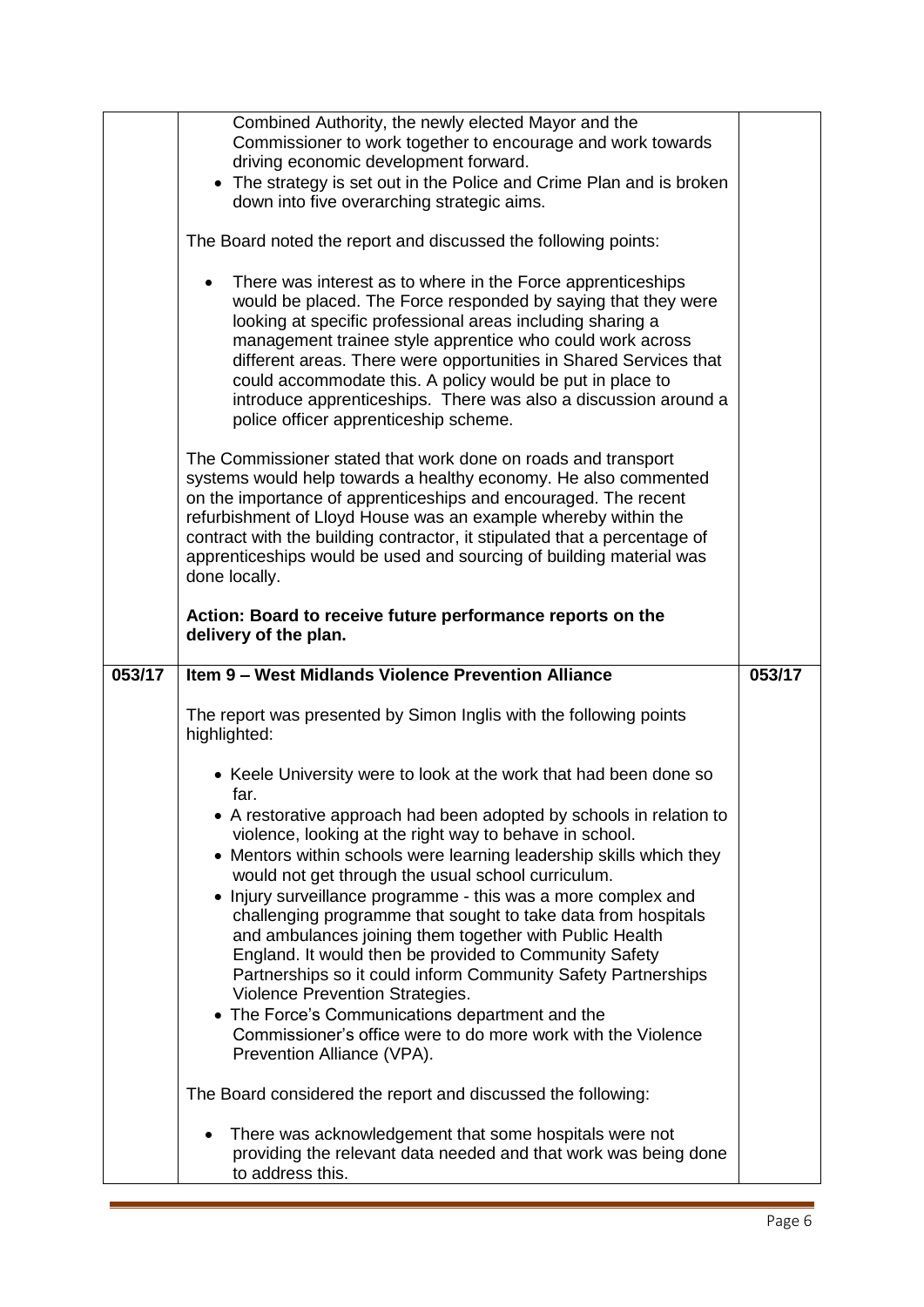|        | • Clarification was sort in regards to 'In the long term' (para13)<br>which was in reference to the sharing of data and the work being<br>done around this. The Force said that the sharing of data was a<br>significant issue. Public Health England was in contact with<br>hospitals regarding personal data but also the possibility of using<br>location data. The Force was going back to hospitals about<br>obtaining such information.<br>• A suggestion was made that NHS Clinical Commissioners could<br>help in regards to data sharing. The Force confirmed that they<br>had not approached them yet on this issue and agreed to look<br>into this.<br>It was noted that the issue was moving up Public Health<br>England's agenda.<br>The Board were impressed with the multi-agency work done especially<br>in relation to the Injury Surveillance programme and considered it as an<br>important piece of work that needed to be taken further. They also<br>wanted to commend the mentors of violence prevention for the work<br>they were doing. There was thanks and appreciation to the team<br>involved in the development of the Domestic Violence Perpetrator<br>Programme and the work done with stakeholders.<br>Action: The Force to provide a full assessment on outcomes in 12<br>months. |        |
|--------|---------------------------------------------------------------------------------------------------------------------------------------------------------------------------------------------------------------------------------------------------------------------------------------------------------------------------------------------------------------------------------------------------------------------------------------------------------------------------------------------------------------------------------------------------------------------------------------------------------------------------------------------------------------------------------------------------------------------------------------------------------------------------------------------------------------------------------------------------------------------------------------------------------------------------------------------------------------------------------------------------------------------------------------------------------------------------------------------------------------------------------------------------------------------------------------------------------------------------------------------------------------------------------------------------------------------|--------|
| 054/17 | Item 10 - Challenges of Brexit to policing                                                                                                                                                                                                                                                                                                                                                                                                                                                                                                                                                                                                                                                                                                                                                                                                                                                                                                                                                                                                                                                                                                                                                                                                                                                                          | 054/17 |
|        | A joint report from the Chief Constable and Chief Executive which the<br>Chief Executive presented and drew the Board's attention to the<br>following points:                                                                                                                                                                                                                                                                                                                                                                                                                                                                                                                                                                                                                                                                                                                                                                                                                                                                                                                                                                                                                                                                                                                                                       |        |
|        | Hate crime was a subject that did not neatly fit into the report. It<br>٠<br>had been noted that last year there had been a spike in<br>numbers in relation to Hate Crime with reporting and offending<br>increasing.<br>United Kingdom laws were linked to European Union Law and<br>policing especially in relation to Data Protection.<br>The effectiveness of UK powers will ultimately be affected by the<br>٠<br>arrangements made in the final Brexit agreement.                                                                                                                                                                                                                                                                                                                                                                                                                                                                                                                                                                                                                                                                                                                                                                                                                                             |        |
|        | The Board considered the report and noted the following:                                                                                                                                                                                                                                                                                                                                                                                                                                                                                                                                                                                                                                                                                                                                                                                                                                                                                                                                                                                                                                                                                                                                                                                                                                                            |        |
|        | There was confidence that any views on future plans stemming<br>$\bullet$<br>from Brexit negotiations which would impact on policing could be<br>raised via National Police Chief Council, National Crime Agency<br>and The Association of Police and Crime Commissioners.                                                                                                                                                                                                                                                                                                                                                                                                                                                                                                                                                                                                                                                                                                                                                                                                                                                                                                                                                                                                                                          |        |
|        | Any concerns that the Force had with Brexit and the impact it<br>$\bullet$<br>would have on policing mirrored much of what was thought<br>nationally in particular Europol and the sharing of records.<br>It was considered too early to implement plans in response to<br>$\bullet$                                                                                                                                                                                                                                                                                                                                                                                                                                                                                                                                                                                                                                                                                                                                                                                                                                                                                                                                                                                                                                |        |
|        | Brexit, it would be best to see what consequences would arise<br>first.                                                                                                                                                                                                                                                                                                                                                                                                                                                                                                                                                                                                                                                                                                                                                                                                                                                                                                                                                                                                                                                                                                                                                                                                                                             |        |
|        | Countries like Denmark who are currently negotiating a bespoke<br>membership with Europol could be looked at to see if the United                                                                                                                                                                                                                                                                                                                                                                                                                                                                                                                                                                                                                                                                                                                                                                                                                                                                                                                                                                                                                                                                                                                                                                                   |        |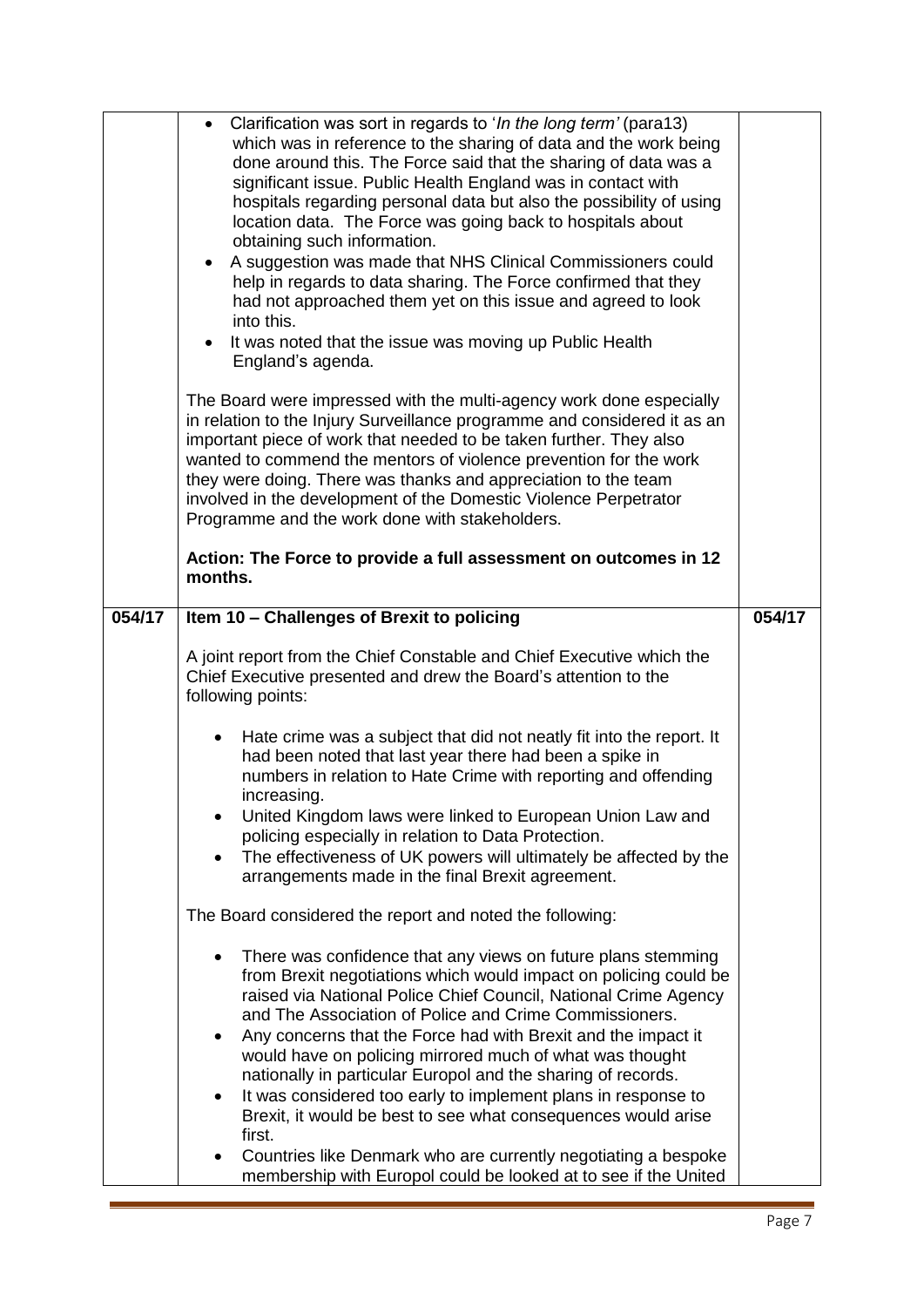|        | Kingdom could forge a similar membership.<br>No assessment had been made on how Brexit would affect<br>Force staff who were from the European Union although it was<br>thought that there was only a small number of EU nationals that<br>worked within the Force.<br>There was concern that things had changed since the Brexit<br>$\bullet$<br>decision was announced and that communities felt different,<br>certain people did not feel welcome anymore. The Force were<br>aware of the heightened vulnerabilities that people may face and<br>encouraged them to come forward and report any Hate Crime<br>that may occur.<br>The Chief Constable said that the Force was alert to the unrest in the<br>country due to hate crimes that stemmed from Brexit and was pleased<br>to see that it was a priority stated in the letter which was sent to the<br>European Union to officially trigger Article 50. |        |
|--------|------------------------------------------------------------------------------------------------------------------------------------------------------------------------------------------------------------------------------------------------------------------------------------------------------------------------------------------------------------------------------------------------------------------------------------------------------------------------------------------------------------------------------------------------------------------------------------------------------------------------------------------------------------------------------------------------------------------------------------------------------------------------------------------------------------------------------------------------------------------------------------------------------------------|--------|
| 055/17 | Item 11 - Unauthorised Encampments                                                                                                                                                                                                                                                                                                                                                                                                                                                                                                                                                                                                                                                                                                                                                                                                                                                                               | 055/17 |
|        | The report was introduced by the Chief Executive supported by<br>Benjamin Twomey with the following points highlighted to the Board:                                                                                                                                                                                                                                                                                                                                                                                                                                                                                                                                                                                                                                                                                                                                                                             |        |
|        | The public should be assured that efforts are being made to<br>address this issue.<br>There were six outcomes that arose from the summit which<br>were discussed in more detail.                                                                                                                                                                                                                                                                                                                                                                                                                                                                                                                                                                                                                                                                                                                                 |        |
|        | The Chief Constable concluded and thanked Ben for the report which<br>he acknowledged was a good piece of work. The debate was helpful<br>and positive and that the public were right to expect agencies to come<br>together to address this issue.                                                                                                                                                                                                                                                                                                                                                                                                                                                                                                                                                                                                                                                              |        |
|        | The Commissioner drew the Board's attention to paragraph 3 in the<br>report which summarised the Commissioner's view and understanding<br>on the issue of travellers. He also mentioned that this would be an<br>opportunity for working with the Mayor and the Combined Authority.                                                                                                                                                                                                                                                                                                                                                                                                                                                                                                                                                                                                                              |        |
| 056/17 | Item 11 - Strategic Policing and Crime Board Workplan                                                                                                                                                                                                                                                                                                                                                                                                                                                                                                                                                                                                                                                                                                                                                                                                                                                            | 056/17 |
|        | The Board was asked to note the contents of the workplan.                                                                                                                                                                                                                                                                                                                                                                                                                                                                                                                                                                                                                                                                                                                                                                                                                                                        |        |
| 057/17 | Item 12 - Chief Constable Update                                                                                                                                                                                                                                                                                                                                                                                                                                                                                                                                                                                                                                                                                                                                                                                                                                                                                 | 057/17 |
|        | The Chief Constable provided an update to the Board on the following:                                                                                                                                                                                                                                                                                                                                                                                                                                                                                                                                                                                                                                                                                                                                                                                                                                            |        |
|        | The Force had been busy recently due to the recent terror attack<br>$\bullet$<br>and other serious incidents which had tested the Force. He<br>thanked staff for the work they had done and in particular he<br>wanted to mention that it was important to support staff who<br>encounter such incidents.<br>On Monday, 3rd April new pre-charge bail conditions came into<br>$\bullet$<br>effect. The College of Policing were not supportive of the new<br>legislation but West Midlands Police understood why it had been<br>introduced and were at a stage of implementing it, monitoring                                                                                                                                                                                                                                                                                                                    |        |